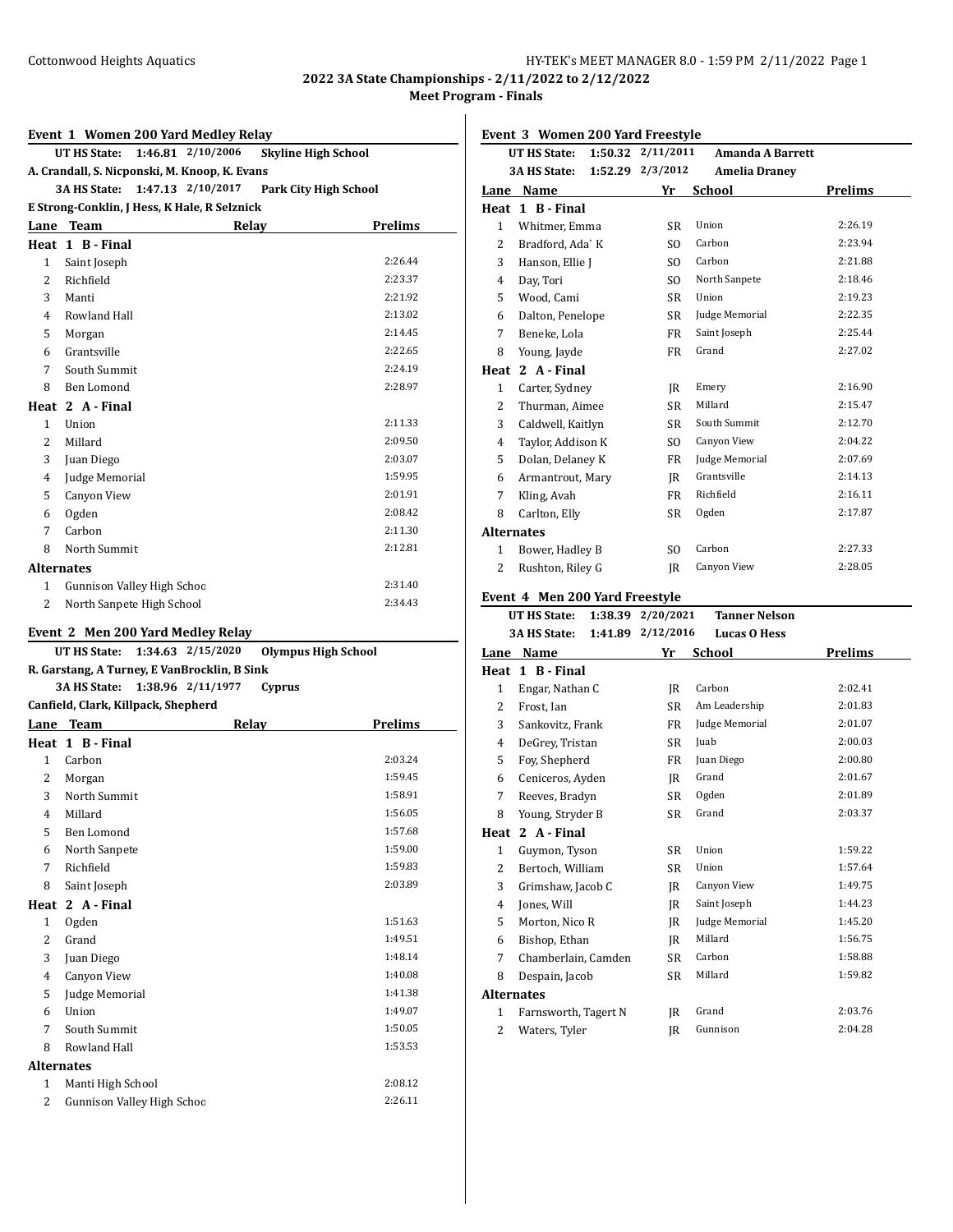**2022 3A State Championships - 2/11/2022 to 2/12/2022 Meet Program - Finals**

#### **Event 5 Women 200 Yard IM**

| Event 5 Women zou falu ny |                     |                   |                        |         |  |
|---------------------------|---------------------|-------------------|------------------------|---------|--|
|                           | UT HS State:        | 2:03.41 2/9/2019  | <b>Rachel E Butler</b> |         |  |
|                           | <b>3A HS State:</b> | 2:08.31 2/14/2014 | <b>Amelia Draney</b>   |         |  |
| Lane                      | Name                | Yr                | School                 | Prelims |  |
| Heat                      | 1 B - Final         |                   |                        |         |  |
| $\mathbf{1}$              | Koyle, Hannah       | SR                | Millard                | 2:49.10 |  |
| 2                         | Watterson, Avery    | SR.               | North Summit           | 2:47.35 |  |
| 3                         | Crompton, Mia V     | SO.               | Carbon                 | 2:44.02 |  |
| 4                         | Baird, Kaytlin      | IR                | Union                  | 2:41.81 |  |
| 5                         | Sherman, Caeli      | SR.               | Judge Memorial         | 2:42.41 |  |
| 6                         | Warren, Zoe         | IR                | Grand                  | 2:44.44 |  |
| 7                         | Sill, Brielle       | SO.               | Morgan                 | 2:47.75 |  |
| 8                         | Tsandes, Thaia      | IR                | Juan Diego             | 2:50.23 |  |
| Heat                      | 2 A - Final         |                   |                        |         |  |
| $\mathbf{1}$              | Schatz, Cyan        | FR                | Ogden                  | 2:39.39 |  |
| 2                         | Bartlett, Tessa     | FR                | Rowland Hall           | 2:37.44 |  |
| 3                         | Reynolds, Kiley D   | SR                | Canyon View            | 2:28.08 |  |
| 4                         | Weller, Audrey      | IR                | Juan Diego             | 2:14.61 |  |
| 5                         | Holman, Grace       | IR                | Juab                   | 2:25.68 |  |
| 6                         | Conner, Amelia A    | <b>FR</b>         | Judge Memorial         | 2:30.54 |  |
| 7                         | O'Brien, Marin      | IR                | Judge Memorial         | 2:38.54 |  |
| 8                         | Jensen, Cambrie     | SR                | Emery                  | 2:40.42 |  |
| <b>Alternates</b>         |                     |                   |                        |         |  |
| 1                         | Howes, Olivea       | <b>SR</b>         | Union                  | 2:50.27 |  |
| 2                         | Halk, Evie          | <b>FR</b>         | Carbon                 | 2:50.27 |  |
|                           |                     |                   |                        |         |  |

### **Event 6 Men 200 Yard IM**

|              | <b>UT HS State:</b><br>1:48.75 | 2/9/2019       | <b>Jordan R Tiffany</b> |         |
|--------------|--------------------------------|----------------|-------------------------|---------|
|              | <b>3A HS State:</b><br>1:52.11 | 2/9/1979       | David Lundberg          |         |
| Lane         | Name                           | Yr             | School                  | Prelims |
| Heat         | 1 B - Final                    |                |                         |         |
| $\mathbf{1}$ | Palmer, Gideon                 | <b>SR</b>      | North Sanpete           | 2:25.18 |
| 2            | Moore, Oran                    | S <sub>O</sub> | Grand                   | 2:24.71 |
| 3            | Graff, Max                     | <b>SR</b>      | Richfield               | 2:21.09 |
| 4            | Runnels, Rhys                  | SO.            | Judge Memorial          | 2:17.49 |
| 5            | Noorda, Brayden                | <b>SR</b>      | Morgan                  | 2:18.43 |
| 6            | Robertson, Tyler               | IR             | Morgan                  | 2:23.50 |
| 7            | Batty, Stetson                 | FR             | Union                   | 2:24.81 |
| 8            | Despain, Sam P                 | S <sub>O</sub> | Canyon View             | 2:26.44 |
| Heat         | 2 A - Final                    |                |                         |         |
| $\mathbf{1}$ | Hren, Nick                     | SO.            | Grand                   | 2:14.09 |
| 2            | Shakib, Thomas                 | S <sub>O</sub> | Rowland Hall            | 2:13.97 |
| 3            | Schiffman, Ben                 | FR             | Rowland Hall            | 2:08.09 |
| 4            | Cannon, Max R                  | <b>SR</b>      | Canyon View             | 1:55.08 |
| 5            | Yanelli, Buddy                 | <b>SR</b>      | Judge Memorial          | 2:04.21 |
| 6            | Ibanez, Gabe C                 | IR             | Carbon                  | 2:13.40 |
| 7            | Bartlett, Porter               | IR             | Ogden                   | 2:14.05 |
| 8            | Anderson, Braxten              | SR             | Richfield               | 2:16.96 |
|              | <b>Alternates</b>              |                |                         |         |
| 1            | Henrie, Jeryn                  | IR             | Union                   | 2:28.58 |
| 2            | Wilson, Jordan                 | S <sub>O</sub> | Ogden                   | 2:28.63 |

### **Event 7 Women 50 Yard Freestyle**

|                | <b>UT HS State:</b>           | 23.25 2/11/2005 | J. Fredsall / S. Watchorn        |                |
|----------------|-------------------------------|-----------------|----------------------------------|----------------|
|                | <b>3A HS State:</b><br>23.25  | 2/8/1997        | Sara Watchorn                    |                |
| Lane           | Name                          | Yr              | <b>School</b>                    | <b>Prelims</b> |
|                | Heat 1 B-Final                |                 |                                  |                |
| 1              | Schena, JayDee M              | <b>FR</b>       | Beaver                           | 28.57          |
| $\overline{2}$ | Burnham, Abbey                | IR              | Union                            | 28.27          |
| 3              | Farr, Lanee                   | IR              | Judge Memorial                   | 27.36          |
| 4              | Despain, Lizzy                | SO.             | Millard                          | 27.11          |
| 5              | Guymon, Aubrey                | IR              | Emery                            | 27.13          |
| 6              | Louis, Isabelle               | <b>SR</b>       | Rowland Hall                     | 27.74          |
| 7              | Zheng, Sophie                 | SO.             | Rowland Hall                     | 28.54          |
| 8              | Leonard, Olivia               | <b>SR</b>       | Judge Memorial                   | 28.61          |
|                | Heat 2 A - Final              |                 |                                  |                |
| $\mathbf{1}$   | Herre, Emma                   | IR              | Am Leadership                    | 26.80          |
| 2              | Lyman, Thalyn                 | SR              | Carbon                           | 26.59          |
| 3              | Chamberlain, Alyssa A         | SO.             | Carbon                           | 26.10          |
| 4              | Hunter, Stella                | IR              | Ogden                            | 25.94          |
| 5              | Cowan, Olivia O               | <b>SR</b>       | Judge Memorial                   | 25.98          |
| 6              | Mayer, Mackenzie              | S <sub>O</sub>  | Grand                            | 26.39          |
| 7              | Jaramillo, Tyrca              | SR              | Carbon                           | 26.76          |
| 8              | Rutledge, Morgan              | SR              | Juan Diego                       | 27.07          |
| Alternates     |                               |                 |                                  |                |
| 1              | Lyman, Ember D                | S <sub>O</sub>  | Carbon                           | 28.87          |
| 2              | Hellander, Harley             | <b>SR</b>       | North Summit                     | 28.88          |
|                |                               |                 |                                  |                |
|                | Event 8 Men 50 Yard Freestyle |                 |                                  |                |
|                | 20.60<br><b>UT HS State:</b>  | 2/8/1997        | <b>Billy Betz</b>                |                |
|                | <b>3A HS State:</b>           | 21.17 2/9/2012  | <b>Dusty Ragland /Joe Hughes</b> |                |
| Lane           | Name                          | Yr              | <b>School</b>                    | <b>Prelims</b> |
|                | Heat 1 B-Final                |                 |                                  |                |
| $\mathbf{1}$   | Jacobsen, Easton              | IR              | Ben Lomond                       | 25.04          |
| $\sim$         | $D = 1.44$ $D = 1.44$         | $\mathbf{r}$    | 0 <sub>rdon</sub>                | 2115           |

| 1                 | Jacobsen, Easton   | IR  | Ben Lomond     | 25.04 |
|-------------------|--------------------|-----|----------------|-------|
| 2                 | Bartlett, Porter   | IR  | Ogden          | 24.46 |
| 3                 | Swick, Khristian   | IR  | Juan Diego     | 24.45 |
| 4                 | Boyle, Liam        | IR  | Rowland Hall   | 23.97 |
| 5                 | Minchey, Dax       | SR  | Emery          | 24.12 |
| 6                 | Lewis, Ty          | SR  | Morgan         | 24.45 |
| 7                 | Gillespie, Michael | SR  | Judge Memorial | 24.63 |
| 8                 | Willey, Ty         | IR  | Ogden          | 25.05 |
| Heat              | 2 A - Final        |     |                |       |
| $\mathbf{1}$      | Hansen, Hayden     | JR  | South Sevier   | 23.66 |
| 2                 | Bennett, Boston    | SO. | Union          | 23.25 |
| 3                 | Bailey, Ryen D     | SR  | Canyon View    | 22.71 |
| 4                 | Kling, Grant       | IR  | Richfield      | 22.20 |
| 5                 | Atzet, Ethan       | SR  | Juan Diego     | 22.47 |
| 6                 | Edwards, William M | SR  | Canyon View    | 23.05 |
| 7                 | Lassche, Treven    | SR  | South Summit   | 23.52 |
| 8                 | Gleason, Charlie   | SO. | Juan Diego     | 23.72 |
| <b>Alternates</b> |                    |     |                |       |
| 1                 | Shami, Joseph      | IR  | Juan Diego     | 25.12 |
| 2                 | Brunson, Carson    | SR  | Millard        | 25.26 |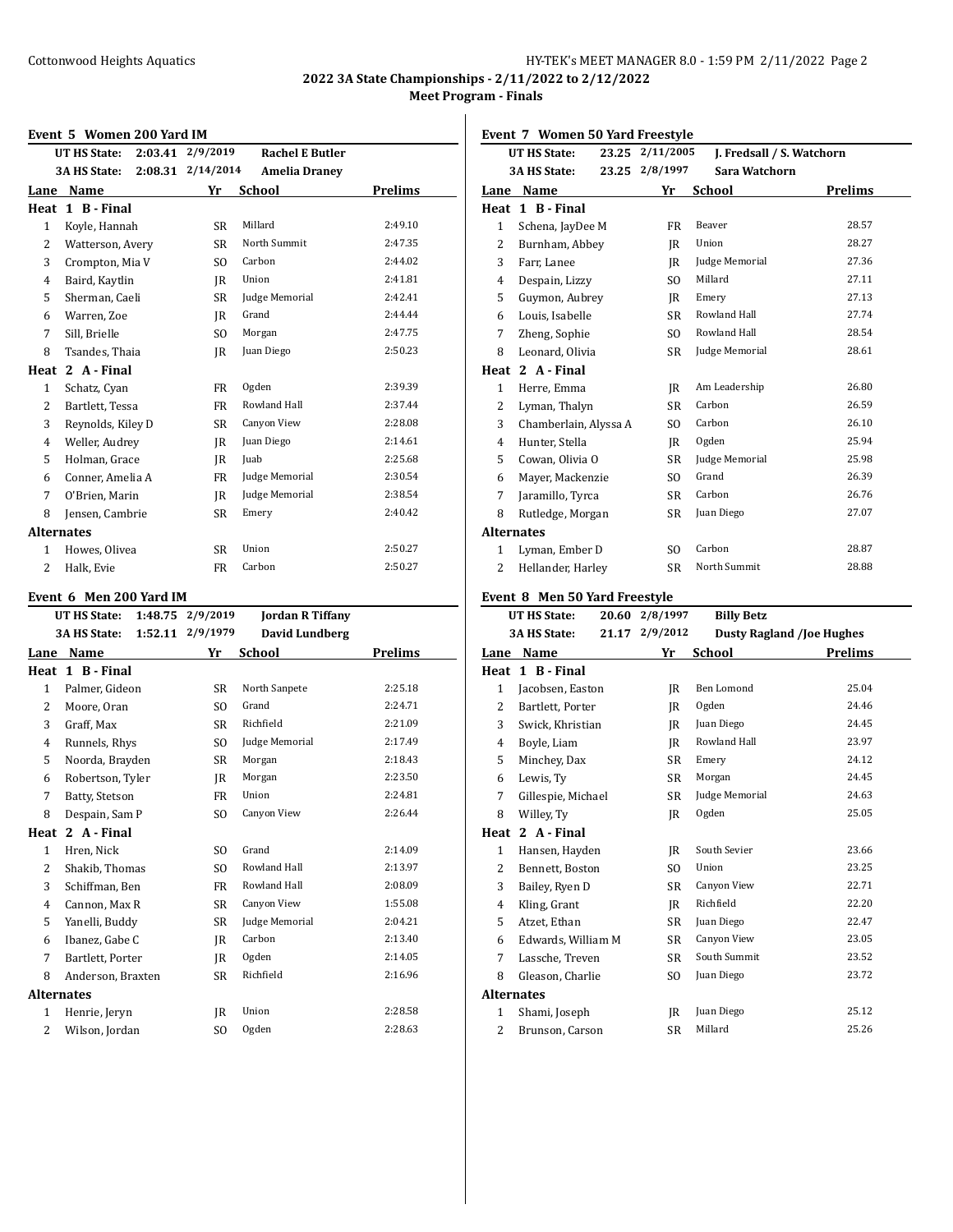**2022 3A State Championships - 2/11/2022 to 2/12/2022 Meet Program - Finals**

#### **Event 9 Women 100 Yard Butterfly**

|                   | LVEIIU 7 WONIEN 100 IAIU DUILEI NY |                 |                        |         |
|-------------------|------------------------------------|-----------------|------------------------|---------|
|                   | 54.61<br>UT HS State:              | 2/14/2014       | <b>Lillian F Moore</b> |         |
|                   | <b>3A HS State:</b>                | 57.45 3/13/1984 | <b>Christi Harris</b>  |         |
| Lane              | Name                               | Yr              | School                 | Prelims |
| Heat              | 1 B - Final                        |                 |                        |         |
| $\mathbf{1}$      | Hicks, Jessica                     | SR              | Morgan                 | 1:18.68 |
| $\overline{2}$    | Mejia, Emma                        | IR              | Judge Memorial         | 1:18.49 |
| 3                 | Scholes, Sienna                    | FR              | Union                  | 1:17.72 |
| $\overline{4}$    | Pascual, Bea                       | IR              | Juan Diego             | 1:15.70 |
| 5                 | Gordon, Grace                      | IR              | Morgan                 | 1:16.07 |
| 6                 | Middleton, Rylie S                 | FR              | Judge Memorial         | 1:18.12 |
| 7                 | Whitham, Libby                     | IR              | Grantsville            | 1:18.65 |
| 8                 | Peterson, Samantha                 | IR              | Union                  | 1:19.20 |
| Heat              | 2 A - Final                        |                 |                        |         |
| $\mathbf{1}$      | Stanford, Rachel                   | SR              | North Summit           | 1:12.38 |
| 2                 | Maxfield, Brooke                   | SO.             | Richfield              | 1:11.79 |
| 3                 | Zheng, Sophie                      | SO.             | Rowland Hall           | 1:08.31 |
| $\overline{4}$    | Guymon, Aubrey                     | IR              | Emery                  | 1:04.57 |
| 5                 | Caldwell, Kaitlyn                  | <b>SR</b>       | South Summit           | 1:05.31 |
| 6                 | Graham, Megan                      | <b>IR</b>       | Ben Lomond             | 1:11.38 |
| 7                 | Sherman, Caeli                     | SR              | Judge Memorial         | 1:12.22 |
| 8                 | Thurman, Kailey                    | S <sub>O</sub>  | Millard                | 1:14.07 |
| <b>Alternates</b> |                                    |                 |                        |         |
| 1                 | Stephenson, Shae                   | FR              | Ogden                  | 1:19.29 |
| 2                 | Tsandes, Thaia                     | IR              | Juan Diego             | 1:19.44 |
|                   |                                    |                 |                        |         |

### **Event 10 Men 100 Yard Butterfly**

|                   | cht To Mch Too laru Dutterny<br>UT HS State: | 47.71 2/15/2020 | <b>Jordan R Tiffany</b> |         |
|-------------------|----------------------------------------------|-----------------|-------------------------|---------|
|                   | <b>3A HS State:</b>                          | 49.84 2/25/1978 | <b>Corey Killpack</b>   |         |
| Lane              | Name                                         | Yr              | <b>School</b>           | Prelims |
| Heat              | 1 B - Final                                  |                 |                         |         |
| 1                 | Ruf, Brolen                                  | <b>SR</b>       | North Summit            | 1:02.15 |
| $\overline{2}$    | Staley, Carter                               | S <sub>O</sub>  | North Summit            | 1:01.18 |
| 3                 | Despain, Sam P                               | S <sub>O</sub>  | Canyon View             | 1:00.80 |
| 4                 | Hren, Nick                                   | S <sub>O</sub>  | Grand                   | 1:00.49 |
| 5                 | Duberow, James                               | IR              | Judge Memorial          | 1:00.51 |
| 6                 | Morgan, Kurt T                               | FR              | Canyon View             | 1:00.98 |
| 7                 | Foy, Shepherd                                | FR              | Juan Diego              | 1:01.22 |
| 8                 | Belnap, Nathan                               | FR              | Ogden                   | 1:04.51 |
| Heat              | 2 A - Final                                  |                 |                         |         |
| $\mathbf{1}$      | Keddington, James                            | S <sub>O</sub>  | South Summit            | 1:00.00 |
| 2                 | Shami, Joseph                                | IR              | Juan Diego              | 59.79   |
| 3                 | Child, Benji                                 | IR              | Judge Memorial          | 56.60   |
| 4                 | Bertoch, William                             | SR              | Union                   | 55.54   |
| 5                 | Gonzalez, Robert P                           | <b>SR</b>       | Beaver                  | 56.23   |
| 6                 | Ibanez, Gabe C                               | IR              | Carbon                  | 57.69   |
| 7                 | Eager, Matthew                               | FR              | Judge Memorial          | 59.90   |
| 8                 | Anderson, Braxten                            | SR              | Richfield               | 1:00.35 |
| <b>Alternates</b> |                                              |                 |                         |         |
| 1                 | McLaughlin, Cameron                          | <b>SR</b>       | Judge Memorial          | 1:04.80 |
| 2                 | Robertson, Tyler                             | IR              | Morgan                  | 1:05.06 |
|                   |                                              |                 |                         |         |

### **Event 11 Women 100 Yard Freestyle**

|                | UT HS State:                    | 50.74 2/9/2019  | <b>Rachel Oyler</b>                                                              |         |
|----------------|---------------------------------|-----------------|----------------------------------------------------------------------------------|---------|
|                | <b>3A HS State:</b>             | 51.24 2/8/1997  | Sara Watchorn                                                                    |         |
|                | Lane Name                       | Yr              | School                                                                           | Prelims |
| Heat           | 1 B - Final                     |                 |                                                                                  |         |
| $\mathbf{1}$   | Schena, JayDee M                | <b>FR</b>       | Beaver                                                                           | 1:04.15 |
| 2              | Whiting, Whitney                | IR              | Union                                                                            | 1:03.21 |
| 3              | Farr. Lanee                     | <b>IR</b>       | Judge Memorial                                                                   | 1:01.97 |
| $\overline{4}$ | Rutledge, Morgan                | <b>SR</b>       | Juan Diego                                                                       | 1:00.90 |
| 5              | Burnham, Abbey                  | IR              | Union                                                                            | 1:01.73 |
| 6              | Lyman, Thalyn                   | <b>SR</b>       | Carbon                                                                           | 1:02.78 |
| 7              | Bower, Hadley B                 | S <sub>O</sub>  | Carbon                                                                           | 1:03.62 |
| 8              | Hellander, Harley               | SR              | North Summit                                                                     | 1:04.34 |
|                | Heat 2 A - Final                |                 |                                                                                  |         |
| $\mathbf{1}$   | Kling, Avah                     | FR              | Richfield                                                                        | 59.50   |
| 2              | Chamberlain, Alyssa A           | S <sub>O</sub>  | Carbon                                                                           | 58.52   |
| 3              | Mayer, Mackenzie                | SO.             | Grand                                                                            | 58.25   |
| 4              | Cowan, Olivia O                 | <b>SR</b>       | Judge Memorial                                                                   | 56.56   |
| 5              | Hunter, Stella                  | IR              | Ogden                                                                            | 58.22   |
| 6              | Herre, Emma                     | IR              | Am Leadership                                                                    | 58.51   |
| 7              | Jaramillo, Tyrca                | <b>SR</b>       | Carbon                                                                           | 59.08   |
| 8              | Carter, Sydney                  | IR              | Emery                                                                            | 1:00.23 |
|                | <b>Alternates</b>               |                 |                                                                                  |         |
| $\mathbf{1}$   | McCandless, Katie               | <b>SR</b>       | Emery                                                                            | 1:04.79 |
| 2              | Gordon, Grace                   | IR              | Morgan                                                                           | 1:05.03 |
|                | Event 12 Men 100 Yard Freestyle |                 |                                                                                  |         |
|                | <b>UT HS State:</b>             | 45.27 2/8/2013  | <b>Long M Gutierrez</b>                                                          |         |
|                | <b>3A HS State:</b>             | 46.07 2/10/1979 | <b>David Lundberg</b>                                                            |         |
|                | $\sim$ M <sub>a</sub> $\sim$    |                 | $\mathbf{V}_{\text{rel}}$ $\mathbf{C}_{\text{el}}$ and $\mathbf{V}_{\text{rel}}$ |         |

| Lane              | Name               | Yr             | School             | <b>Prelims</b> |
|-------------------|--------------------|----------------|--------------------|----------------|
| Heat              | 1 B - Final        |                |                    |                |
| 1                 | Anderson, Joe D    | S <sub>O</sub> | <b>Canyon View</b> | 55.09          |
| 2                 | Waters, Tyler      | JR             | Gunnison           | 54.98          |
| 3                 | Bennett, Boston    | SO.            | Union              | 53.98          |
| 4                 | Swick, Khristian   | IR             | Juan Diego         | 53.59          |
| 5                 | Schmitt, Tracer    | JR             | Union              | 53.73          |
| 6                 | Gillespie, Michael | <b>SR</b>      | Judge Memorial     | 54.44          |
| 7                 | Hadden, Mason      | SR             | Union              | 55.05          |
| 8                 | Lewis, Ty          | SR.            | Morgan             | 55.46          |
| Heat              | 2 A - Final        |                |                    |                |
| 1                 | Keddington, James  | SO.            | South Summit       | 53.35          |
| 2                 | Boyle, Liam        | IR             | Rowland Hall       | 53.27          |
| 3                 | Edwards, William M | SR             | Canyon View        | 50.61          |
| 4                 | Kling, Grant       | IR             | Richfield          | 49.43          |
| 5                 | Atzet, Ethan       | <b>SR</b>      | Juan Diego         | 50.12          |
| 6                 | Bailey, Ryen D     | <b>SR</b>      | Canyon View        | 50.77          |
| 7                 | Runnels, Rhys      | SO.            | Judge Memorial     | 53.28          |
| 8                 | Minchey, Dax       | <b>SR</b>      | Emery              | 53.59          |
| <b>Alternates</b> |                    |                |                    |                |
| 1                 | Jacobsen, Easton   | IR             | <b>Ben Lomond</b>  | 55.59          |
| 2                 | Malan, Dawson      | <b>SR</b>      | Ogden              | 55.99          |
|                   |                    |                |                    |                |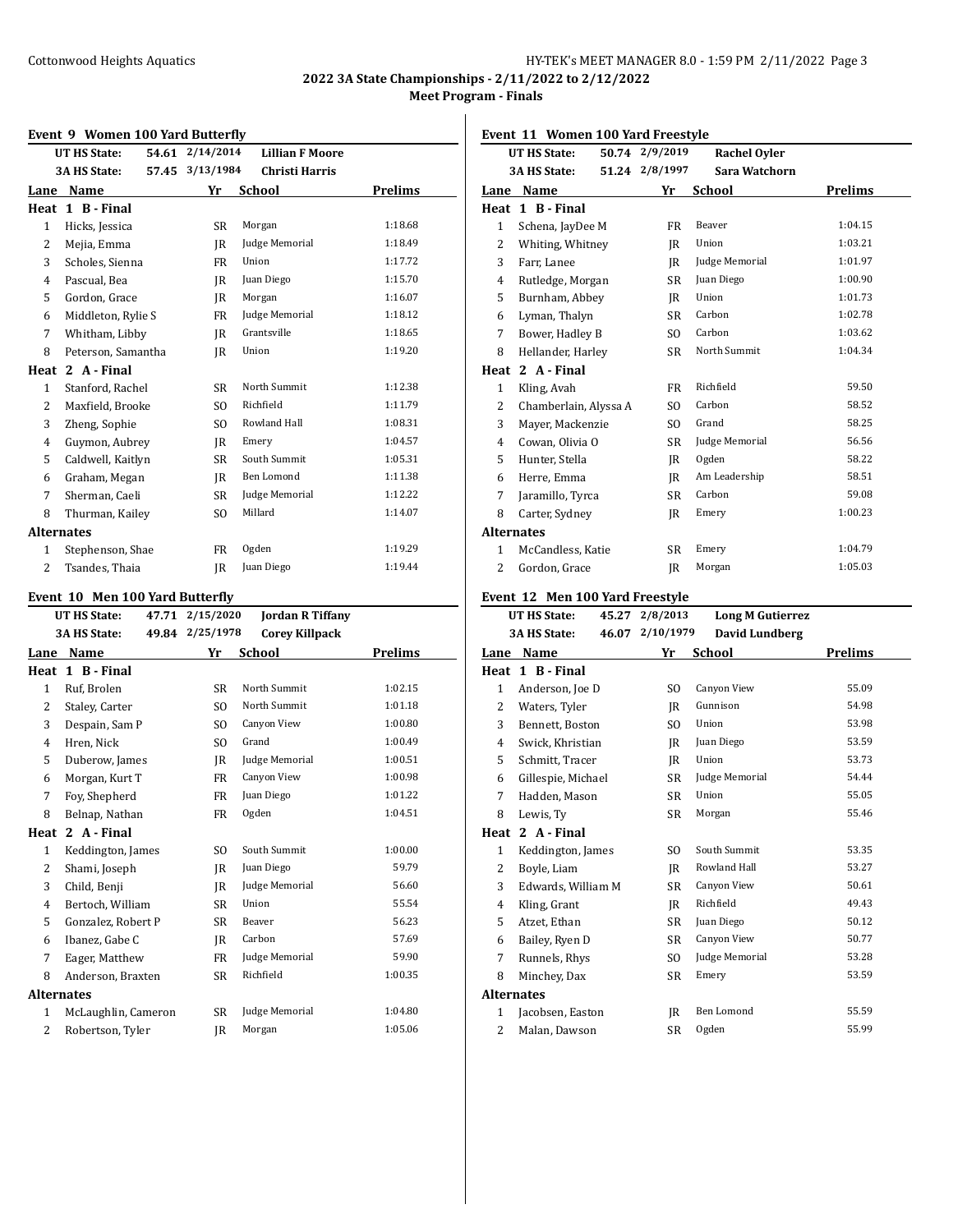**2022 3A State Championships - 2/11/2022 to 2/12/2022 Meet Program - Finals**

#### **Event 13 Women 500 Yard Freestyle**

| Event 15 women 500 faid rieestyle |           |                                           |                                    |
|-----------------------------------|-----------|-------------------------------------------|------------------------------------|
| UT HS State:                      |           | <b>Amanda A Barrett</b>                   |                                    |
| <b>3A HS State:</b>               |           | <b>Amelia Draney</b>                      |                                    |
| Name<br>Lane                      | Yr        |                                           | Prelims                            |
| 1 B - Final                       |           |                                           |                                    |
| Tosolini, Thais                   | IR        | Juan Diego                                | 6:31.02                            |
| Whitmer, Emma                     | SR        | Union                                     | 6:27.86                            |
| Rushton, Riley G                  | IR        | Canyon View                               | 6:22.83                            |
| O'Brien, Marin                    | IR        | Judge Memorial                            | 6:18.92                            |
| Wood, Cami                        | SR        | Union                                     | 6:22.57                            |
| Hanson, Ellie J                   | SO.       | Carbon                                    | 6:27.56                            |
| Dalton, Penelope                  | SR        | Judge Memorial                            | 6:30.61                            |
| Johansen, Abby                    | SR        | Emery                                     | 6:33.05                            |
| 2 A - Final<br>Heat               |           |                                           |                                    |
| Thurman, Aimee                    | <b>SR</b> | Millard                                   | 6:15.39                            |
| Schatz, Cyan                      | FR        | Ogden                                     | 6:07.70                            |
| Armantrout, Mary                  | IR        | Grantsville                               | 5:54.00                            |
| Taylor, Addison K                 | SO.       | Canyon View                               | 5:42.28                            |
| Dolan, Delaney K                  | <b>FR</b> | Judge Memorial                            | 5:45.52                            |
|                                   | SR        | Judge Memorial                            | 5:54.48                            |
| Bartlett, Tessa                   | FR        | Rowland Hall                              | 6:15.10                            |
| Day, Tori                         | SO.       | North Sanpete                             | 6:17.36                            |
| <b>Alternates</b>                 |           |                                           |                                    |
| Fausett, Lindsie C                | IR        | Carbon                                    | 6:33.28                            |
| Hill, Paige                       | <b>SR</b> | Morgan                                    | 6:39.18                            |
|                                   |           | 4:59.38 2/9/2013<br>Hardin-Reynolds, Emmy | 4:56.96 2/12/2011<br><b>School</b> |

### **Event 14 Men 500 Yard Freestyle**

| <b>UT HS State:</b> |                                                                                                                                                                      | <b>Tanner Nelson</b> |                        |
|---------------------|----------------------------------------------------------------------------------------------------------------------------------------------------------------------|----------------------|------------------------|
| <b>3A HS State:</b> |                                                                                                                                                                      | <b>Rick Morley</b>   |                        |
| Name                | Yr                                                                                                                                                                   | School               | Prelims                |
| 1 B - Final         |                                                                                                                                                                      |                      |                        |
| Reeves, Bradyn      | <b>SR</b>                                                                                                                                                            | Ogden                | 5:41.98                |
| Frost, Ian          | <b>SR</b>                                                                                                                                                            | Am Leadership        | 5:41.54                |
| Cowan, Sam          | SO.                                                                                                                                                                  | Judge Memorial       | 5:40.49                |
| Guymon, Tyson       | <b>SR</b>                                                                                                                                                            | Union                | 5:38.34                |
| Graff, Max          | <b>SR</b>                                                                                                                                                            | Richfield            | 5:38.35                |
| Ceniceros, Ayden    | IR                                                                                                                                                                   | Grand                | 5:41.39                |
| Engar, Nathan C     | IR                                                                                                                                                                   | Carbon               | 5:41.94                |
| Robinson, Jace C    | <b>SR</b>                                                                                                                                                            | Canyon View          | 5:44.23                |
| 2 A - Final         |                                                                                                                                                                      |                      |                        |
| Despain, Jacob      | <b>SR</b>                                                                                                                                                            | Millard              | 5:37.38                |
| Chamberlain, Camden | SR                                                                                                                                                                   | Carbon               | 5:20.85                |
| Grimshaw, Jacob C   | IR                                                                                                                                                                   | Canyon View          | 5:12.50                |
| Morton, Nico R      | IR                                                                                                                                                                   | Judge Memorial       | 4:45.31                |
| Gillespie, Benji J  | S <sub>O</sub>                                                                                                                                                       | Judge Memorial       | 5:11.72                |
| Bishop, Ethan       | IR                                                                                                                                                                   | Millard              | 5:17.31                |
| Sankovitz, Frank    | FR                                                                                                                                                                   | Judge Memorial       | 5:33.41                |
| Cannon, Ethan D     | S <sub>O</sub>                                                                                                                                                       | Canyon View          | 5:37.93                |
|                     |                                                                                                                                                                      |                      |                        |
| Bradford, Boyd C    | IR                                                                                                                                                                   | Carbon               | 5:45.97                |
| Kelly, Eoghan       | IR                                                                                                                                                                   | Juan Diego           | 5:48.32                |
|                     | Lane<br>Heat<br>$\mathbf{1}$<br>2<br>3<br>4<br>5<br>6<br>7<br>8<br>Heat<br>$\mathbf{1}$<br>2<br>3<br>4<br>5<br>6<br>7<br>8<br><b>Alternates</b><br>$\mathbf{1}$<br>2 | 4:30.06<br>4:34.08   | 2/20/2021<br>2/12/1977 |

**Event 15 Women 200 Yard Freestyle Relay**

|                                                                          | UT HS State:                               | 1:36.59 2/11/2005 | <b>Kearns High School</b> |  |  |  |
|--------------------------------------------------------------------------|--------------------------------------------|-------------------|---------------------------|--|--|--|
|                                                                          | N. Edge, C. Bergesen, T. Huff, J. Fredsall |                   |                           |  |  |  |
| <b>3A HS State:</b><br>1:38.18 2/13/2016<br><b>Park City High School</b> |                                            |                   |                           |  |  |  |
|                                                                          | S Senn, E Beller, K Hale, R Selznick       |                   |                           |  |  |  |
|                                                                          | Lane Team                                  | Relay             | <b>Prelims</b>            |  |  |  |
|                                                                          | Heat 1 B - Final                           |                   |                           |  |  |  |
| 1                                                                        | Manti                                      |                   | 2:06.55                   |  |  |  |
| 2                                                                        | North Sanpete                              |                   | 2:01.81                   |  |  |  |
| 3                                                                        | Morgan                                     |                   | 1:58.43                   |  |  |  |
| $\overline{4}$                                                           | Grand                                      |                   | 1:57.11                   |  |  |  |
| 5                                                                        | Richfield                                  |                   | 1:57.54                   |  |  |  |
| 6                                                                        | North Summit                               |                   | 2:01.51                   |  |  |  |
| 7                                                                        | South Summit                               |                   | 2:03.89                   |  |  |  |
| 8                                                                        | Gunnison                                   |                   | 2:07.95                   |  |  |  |
|                                                                          | Heat 2 A - Final                           |                   |                           |  |  |  |
| $\mathbf{1}$                                                             | Ogden                                      |                   | 1:55.35                   |  |  |  |
| $\overline{c}$                                                           | Millard                                    |                   | 1:52.70                   |  |  |  |
| 3                                                                        | Canyon View                                |                   | 1:52.03                   |  |  |  |
| 4                                                                        | Carbon                                     |                   | 1:46.52                   |  |  |  |
| 5                                                                        | Emery                                      |                   | 1:50.66                   |  |  |  |
| 6                                                                        | Juan Diego                                 |                   | 1:52.15                   |  |  |  |
| 7                                                                        | Judge Memorial                             |                   | 1:54.42                   |  |  |  |
| 8                                                                        | Rowland Hall                               |                   | 1:55.88                   |  |  |  |
| <b>Alternates</b>                                                        |                                            |                   |                           |  |  |  |
| 1                                                                        | Grantsville High School                    |                   | 2:08.47                   |  |  |  |
| $\overline{c}$                                                           | Ben Lomond High School                     |                   | 2:11.92                   |  |  |  |
|                                                                          |                                            |                   |                           |  |  |  |

### **Event 16 Men 200 Yard Freestyle Relay**

|                                                | UT HS State: 1:24.43 1/26/2019 |       | <b>Desert Hills High School</b> |  |  |
|------------------------------------------------|--------------------------------|-------|---------------------------------|--|--|
| P.Plumb, C. Rettie, A. Anderson, K. Wawrzyniak |                                |       |                                 |  |  |
|                                                | 3A HS State: 1:28.13 2/13/2016 |       | <b>Park City High School</b>    |  |  |
| V Hess, L Hess, A Yokubison, C Bailar          |                                |       |                                 |  |  |
|                                                | Lane Team                      | Relay | <b>Prelims</b>                  |  |  |
|                                                | Heat 1 B-Final                 |       |                                 |  |  |
| $\mathbf{1}$                                   | Ben Lomond                     |       | 1:47.51                         |  |  |
| 2                                              | Millard                        |       | 1:43.78                         |  |  |
| 3                                              | Emery                          |       | 1:41.27                         |  |  |
| 4                                              | Rowland Hall                   |       | 1:39.14                         |  |  |
| 5                                              | Morgan                         |       | 1:39.73                         |  |  |
| 6                                              | Carbon                         |       | 1:42.64                         |  |  |
| 7                                              | North Summit                   |       | 1:43.83                         |  |  |
| 8                                              | Manti                          |       | 1:47.86                         |  |  |
|                                                | Heat 2 A-Final                 |       |                                 |  |  |
| $\mathbf{1}$                                   | South Summit                   |       | 1:38.38                         |  |  |
| $\overline{\mathcal{L}}$                       | Grand                          |       | 1:38.00                         |  |  |
| 3                                              | Union                          |       | 1:36.84                         |  |  |
| 4                                              | Juan Diego                     |       | 1:34.74                         |  |  |
| 5                                              | Canyon View                    |       | 1:36.49                         |  |  |
| 6                                              | Richfield                      |       | 1:37.72                         |  |  |
| 7                                              | Judge Memorial                 |       | 1:38.15                         |  |  |

# **Alternates**

| 1 Saint Joseph High School  | 1:49.23 |
|-----------------------------|---------|
| 2 North Sanpete High School | 1:51.80 |

8 Ogden 1:38.94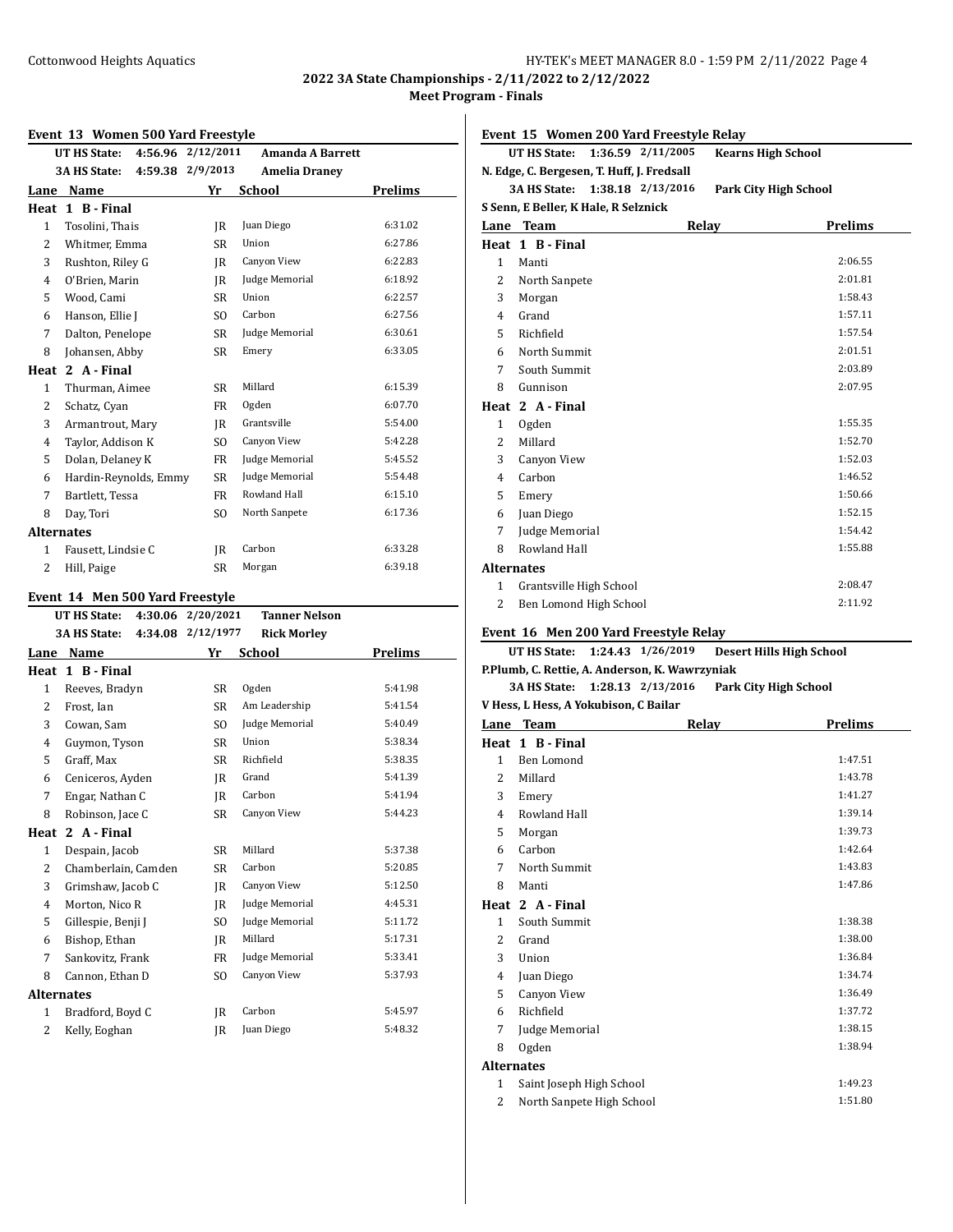**2022 3A State Championships - 2/11/2022 to 2/12/2022 Meet Program - Finals**

#### **Event 17 Women 100 Yard Backstroke**

| Event 17 Women Too rard Backsupke |                          |  |                 |                    |         |
|-----------------------------------|--------------------------|--|-----------------|--------------------|---------|
|                                   | UT HS State:             |  | 53.45 2/12/2016 | <b>Rhyan White</b> |         |
|                                   | <b>3A HS State:</b>      |  | 56.11 2/2/2011  | Amelia Wolfgramm   |         |
| Lane                              | Name                     |  | Yr              | <b>School</b>      | Prelims |
| Heat                              | 1 B - Final              |  |                 |                    |         |
| 1                                 | Deutschlander, Delaney J |  | SR              | Canyon View        | 1:16.28 |
| 2                                 | Huff, Brittany A         |  | <b>SR</b>       | Carbon             | 1:15.54 |
| 3                                 | Tosolini, Thais          |  | IR              | Juan Diego         | 1:15.15 |
| 4                                 | Warren, Zoe              |  | IR              | Grand              | 1:12.83 |
| 5                                 | Bower, Katelyn           |  | SR              | Carbon             | 1:14.94 |
| 6                                 | Robbins, Gabby           |  | SR              | North Summit       | 1:15.28 |
| 7                                 | Scholes, Sienna          |  | FR              | Union              | 1:15.58 |
| 8                                 | Jensen, Aspen            |  | IR              | Emery              | 1:16.71 |
| Heat                              | 2 A - Final              |  |                 |                    |         |
| $\mathbf{1}$                      | Thurman, Kailey          |  | SO.             | Millard            | 1:12.37 |
| $\overline{c}$                    | Carlton, Elly            |  | <b>SR</b>       | Ogden              | 1:10.09 |
| 3                                 | Koyle, Emma              |  | SO.             | Millard            | 1:09.87 |
| $\overline{4}$                    | Hardin-Reynolds, Emmy    |  | <b>SR</b>       | Judge Memorial     | 1:07.45 |
| 5                                 | Jensen, Cambrie          |  | SR              | Emery              | 1:09.81 |
| 6                                 | Puertas, Sarah           |  | SO.             | Maeser             | 1:09.98 |
| 7                                 | Bradford, Ada` K         |  | SO.             | Carbon             | 1:11.36 |
| 8                                 | Thompson, Taryn          |  | SO.             | Rowland Hall       | 1:12.48 |
| <b>Alternates</b>                 |                          |  |                 |                    |         |
| 1                                 | Mejia, Emma              |  | IR              | Judge Memorial     | 1:16.74 |
| 2                                 | Bartlett, Berlin         |  | FR              | Ogden              | 1:17.27 |

### **Event 18 Men 100 Yard Backstroke**

|                | UT HS State:<br>48.71        | 2/15/2020      | <b>Ryan J Garstang</b> |         |
|----------------|------------------------------|----------------|------------------------|---------|
|                | <b>3A HS State:</b><br>51.32 | 2/13/2016      | <b>Jinwon J Bailar</b> |         |
| Lane           | Name                         | Yr             | School                 | Prelims |
| Heat           | 1 B - Final                  |                |                        |         |
| $\mathbf{1}$   | Noorda, Brayden              | SR             | Morgan                 | 1:04.05 |
| 2              | Mortensen, Brooks            | IR             | Ogden                  | 1:03.49 |
| 3              | Young, Stryder B             | SR             | Grand                  | 1:02.81 |
| 4              | DeGrey, Tristan              | SR             | Juab                   | 1:02.18 |
| 5              | Hadden, Mason                | SR             | Union                  | 1:02.37 |
| 6              | Belnap, Nathan               | FR             | Ogden                  | 1:03.13 |
| 7              | Anderson, Joe D              | S <sub>0</sub> | Canyon View            | 1:03.68 |
| 8              | Bretz, Ryan                  | SR             | Gunnison               | 1:04.48 |
| Heat           | 2 A - Final                  |                |                        |         |
| $\mathbf{1}$   | Duberow, James               | IR             | Judge Memorial         | 1:00.57 |
| 2              | Eager, Matthew               | FR             | Judge Memorial         | 59.33   |
| 3              | Schiffman, Ben               | <b>FR</b>      | Rowland Hall           | 57.18   |
| $\overline{4}$ | Jones, Will                  | IR             | Saint Joseph           | 51.50   |
| 5              | Gillespie, Benji J           | S <sub>O</sub> | Judge Memorial         | 55.60   |
| 6              | Farnsworth, Tagert N         | IR             | Grand                  | 59.27   |
| 7              | Morgan, Kurt T               | FR             | Canyon View            | 1:00.18 |
| 8              | Gleason, Charlie             | S <sub>O</sub> | Juan Diego             | 1:01.26 |
|                | <b>Alternates</b>            |                |                        |         |
| $\mathbf{1}$   | Hawks, Arthur B              | SR             | Grand                  | 1:05.17 |
| 2              | Galang, Jacob                | IR             | Juan Diego             | 1:05.47 |
|                |                              |                |                        |         |

**Event 19 Women 100 Yard Breaststroke**

|              | 1:02.09<br>UT HS State:        | 1/25/2020 | <b>Haley Altman</b>  |                |
|--------------|--------------------------------|-----------|----------------------|----------------|
|              | 1:05.51<br><b>3A HS State:</b> | 2/11/2017 | <b>Joelle A Hess</b> |                |
| Lane         | <b>Name</b>                    | Yr        | <b>School</b>        | <b>Prelims</b> |
| Heat         | 1 B - Final                    |           |                      |                |
| $\mathbf{1}$ | Schupbach, Lenora              | SO.       | North Summit         | 1:22.77        |
| 2            | Fowles, Meghan                 | FR        | Manti                | 1:22.58        |
| 3            | Bess, Lizzy                    | <b>FR</b> | Morgan               | 1:22.11        |
| 4            | Sill, Brielle                  | SO.       | Morgan               | 1:20.91        |
| 5            | Dearden, Kadi                  | SO.       | Millard              | 1:20.91        |
| 6            | Baird, Kaytlin                 | IR        | Union                | 1:22.16        |
| 7            | Mason, Purity                  | SO.       | Emery                | 1:22.73        |
| 8            | Crompton, Mia V                | SO.       | Carbon               | 1:23.45        |
| Heat         | 2 A - Final                    |           |                      |                |
| $\mathbf{1}$ | Deutschlander, Delaney J       | <b>SR</b> | Canyon View          | 1:20.71        |
| 2            | Despain, Lizzy                 | SO.       | Millard              | 1:16.35        |
| 3            | Holman, Grace                  | IR        | Juab                 | 1:10.64        |
| 4            | Weller, Audrey                 | IR        | Juan Diego           | 1:08.19        |
| 5            | Reynolds, Kiley D              | <b>SR</b> | Canyon View          | 1:09.00        |
| 6            | Conner, Amelia A               | FR        | Judge Memorial       | 1:12.88        |
| 7            | Young, Carley                  | SO.       | Emery                | 1:20.60        |
| 8            | Graham, Megan                  | IR        | <b>Ben Lomond</b>    | 1:20.86        |
|              | <b>Alternates</b>              |           |                      |                |
| $\mathbf{1}$ | Pascual, Bea                   | IR        | Juan Diego           | 1:23.84        |
| 2            | Odendahl, Logan                | <b>SR</b> | Carbon               | 1:24.27        |
|              |                                |           |                      |                |

### **Event 20 Men 100 Yard Breaststroke**

|                | <b>UT HS State:</b> | 55.60 | 2/20/2021      | <b>Alexander J Turney</b> |         |
|----------------|---------------------|-------|----------------|---------------------------|---------|
|                | 3A HS State:        | 57.18 | 2/11/2022      | <b>Max R Cannon</b>       |         |
| Lane           | Name                |       | Yr             | School                    | Prelims |
| Heat           | 1 B - Final         |       |                |                           |         |
| $\mathbf{1}$   | Tuck, Mackeon       |       | SR             | <b>Ben Lomond</b>         | 1:10.61 |
| $\overline{2}$ | Riad, Brennan       |       | <b>SR</b>      | Judge Memorial            | 1:09.36 |
| 3              | Cannon, Ethan D     |       | SO.            | Canyon View               | 1:08.87 |
| 4              | Larsen, Ethan       |       | SR             | Millard                   | 1:08.04 |
| 5              | Shakib, Thomas      |       | SO.            | Rowland Hall              | 1:08.45 |
| 6              | Nelson, Irvane      |       | SR             | Juan Diego                | 1:09.30 |
| 7              | Henrie, Jeryn       |       | IR             | Union                     | 1:09.53 |
| 8              | Staley, Carter      |       | S <sub>O</sub> | North Summit              | 1:10.64 |
| Heat           | 2 A - Final         |       |                |                           |         |
| $\mathbf{1}$   | Shakespear, Sam L   |       | <b>SR</b>      | Canyon View               | 1:07.67 |
| 2              | Moore, Brendan      |       | SR             | Grand                     | 1:05.69 |
| 3              | Lassche, Treven     |       | <b>SR</b>      | South Summit              | 1:05.41 |
| 4              | Cannon, Max R       |       | SR             | Canyon View               | 57.18   |
| 5              | Yanelli, Buddy      |       | <b>SR</b>      | Judge Memorial            | 59.18   |
| 6              | Hansen, Hayden      |       | IR             | South Sevier              | 1:05.56 |
| 7              | Cowan, Sam          |       | SO.            | Judge Memorial            | 1:07.63 |
| 8              | Robinson, Jace C    |       | SR             | Canyon View               | 1:07.73 |
|                | <b>Alternates</b>   |       |                |                           |         |
| 1              | Schmitt, Tracer     |       | IR             | Union                     | 1:11.45 |
| 2              | Willey, Ty          |       | IR             | Ogden                     | 1:11.69 |
|                |                     |       |                |                           |         |